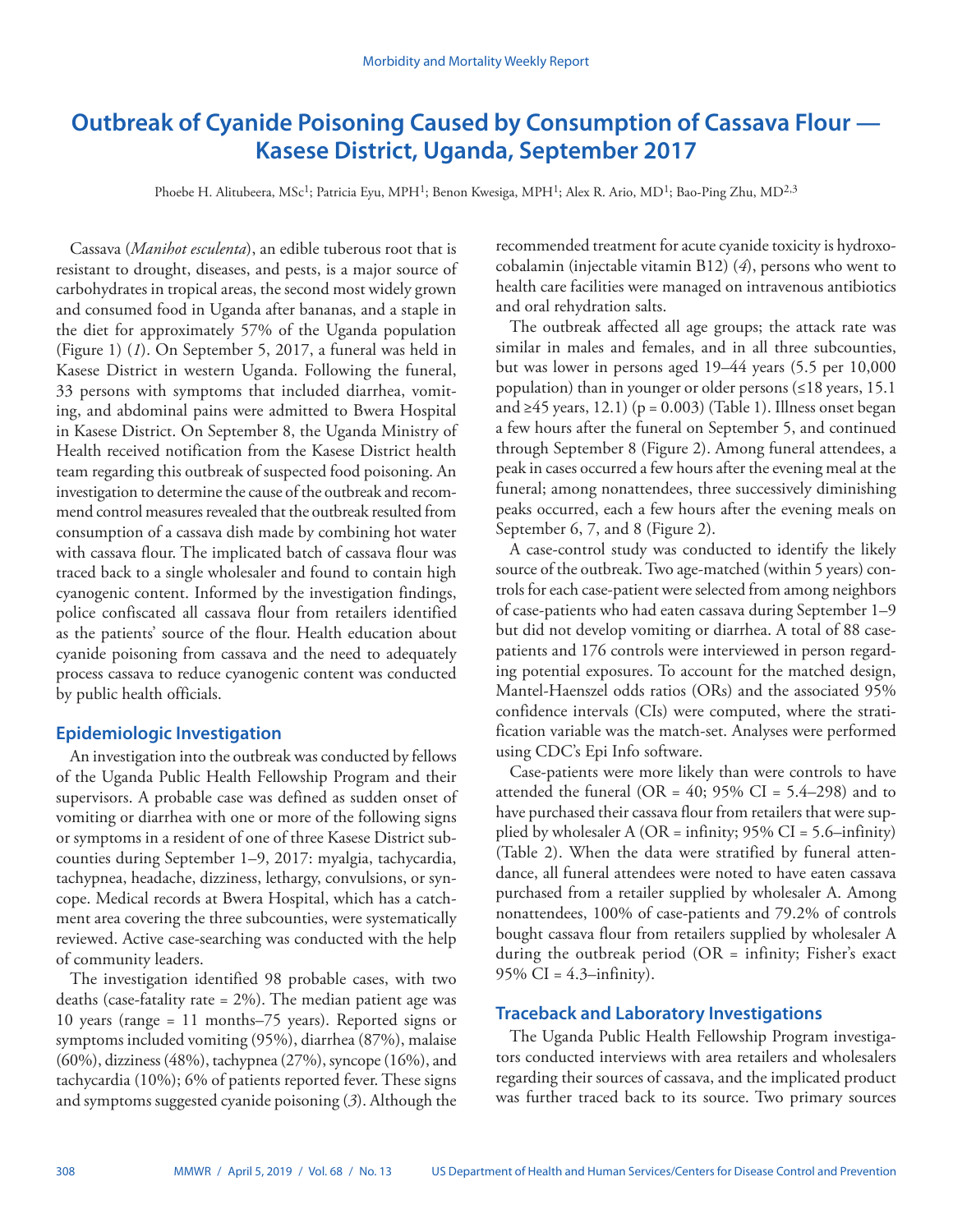**FIGURE 1. Approximately 600 million tropical residents, half of whom live in Africa, rely on cassava as their main food source**



Photo/Uganda Public Health Fellowship Program

**TABLE 1. Attack rates of cyanide poisoning, by age group, sex, and subcounty during an outbreak caused by eating a cassava flour dish that contained high cyanogenic content — Kasese District, Uganda, September 2017**

| Characteristic                  | No. of<br>cases | Population* | Attack rate<br>(per 10,000<br>population) |
|---------------------------------|-----------------|-------------|-------------------------------------------|
| <b>Total</b>                    | 98              | 84,032      | 11.7                                      |
| Age group $(yrs)^{\dagger}$     |                 |             |                                           |
| $0 - 5$                         | 23              | 15,464      | 14.9                                      |
| $5 - 18$                        | 49              | 32,134      | 15.2                                      |
| $19 - 44$                       | 15              | 27,321      | 5.5                                       |
| $\geq 45$                       | 11              | 9112        | 12.1                                      |
| Sex§                            |                 |             |                                           |
| Male                            | 43              | 41,092      | 10.5                                      |
| Female                          | 55              | 42,940      | 12.8                                      |
| Subcounty <sup>§</sup>          |                 |             |                                           |
| Bwera                           | 25              | 17,883      | 13.7                                      |
| <b>Ihandiro</b>                 | 19              | 13,881      | 14.0                                      |
| Mpondwe Lubiriha Trading Centre | 54              | 52,268      | 10.3                                      |

\* Projected 2017 population based on the 2014 census.

<sup>†</sup> Differences were statistically significant by Chi-square test (p = 0.003).

 $\frac{1}{2}$  Differences were not statistically significant by Chi-square test (p>0.05).

were identified. Farmers grew their own cassava, known as "sweet" cultivars. Residents also bought cassava from retailers, especially for serving at communal gatherings when a large quantity was needed. The retailers bought their cassava flour from wholesalers, who mainly bought from cassava mills in Kasese town, approximately 31 miles (50 km) away. During the outbreak period, wholesaler A was the main supplier to retailers in the three subcounties. Wholesaler A reportedly bought the implicated batch from a town bordering Uganda and Tanzania, approximately 174 miles (280 km) from Kasese; the implicated batch was further traced back to Tanzania. Because this batch cost less than other batches for sale at the time, investigators speculated that it might have been from "wild" cultivars. This suspicion was corroborated by funeral attendees, who described the cassava flour dish served at the funeral as pure white, which is typical of flour from wild cultivars, instead of the creamycolored flour from sweet cultivars.

Cassava flour samples were obtained for visual inspection and spectrophotometric cyanide testing by the Government Analytical Laboratory in Uganda. The five samples obtained from the implicated batch were pure white in color and contained cyanogenic glycoside that was equivalent to an average of 88 ppm of cyanide (range = 85–90), more than eight times the recommended safe level of 10 ppm (*2*).

Informed by findings of this investigation, police in Kasese District confiscated all sacks of cassava flour from retailers where affected families had purchased the product. Health education was conducted in the communities about cyanide poisoning from cassava and the need to adequately process cassava to reduce the cyanide content.

## **Discussion**

The epidemiologic, traceback, and laboratory investigations indicated that this outbreak of cyanide poisoning resulted from eating cassava with a high cyanogenic content. Patients' signs and symptoms included dizziness, vomiting, tachypnea, syncope, and tachycardia and were consistent with acute cyanide poisoning (*3*,*5*); the absence of fever made infectious etiology unlikely. Symptoms occurred a few hours after meals during which a cassava flour dish was served. This finding was consistent with previous reports, with symptoms typically starting 4–6 hours after ingesting a meal, as the cyanide is released upon digestion of the cyanogenic glycosides (*6*). The case-control study strongly linked the outbreak to cassava flour supplied by wholesaler A, and the traceback investigation suggested that the implicated cassava might have originated in Tanzania. The laboratory investigation found high levels of cyanogenic glycosides in the implicated cassava flour.

Cassava crops are resistant to drought, pests, and diseases, making cassava invaluable for food security, especially in areas plagued by food shortages (*7*). Approximately 600 million tropical residents, half of whom live in Africa, rely on cassava as their main food source (*8*). Acute cyanide poisoning, often with fatal consequences, can occur after eating a large amount of cassava, especially in communities dependent on a monotonous cassava diet (*9*). Recurrent exposure to nonlethal concentrations through a monotonous cassava-based diet leads to long-term effects, including paralytic diseases such as tropical ataxic neuropathy and konzo, a neurologic disease characterized by sudden onset of irreversible, nonprogressive spastic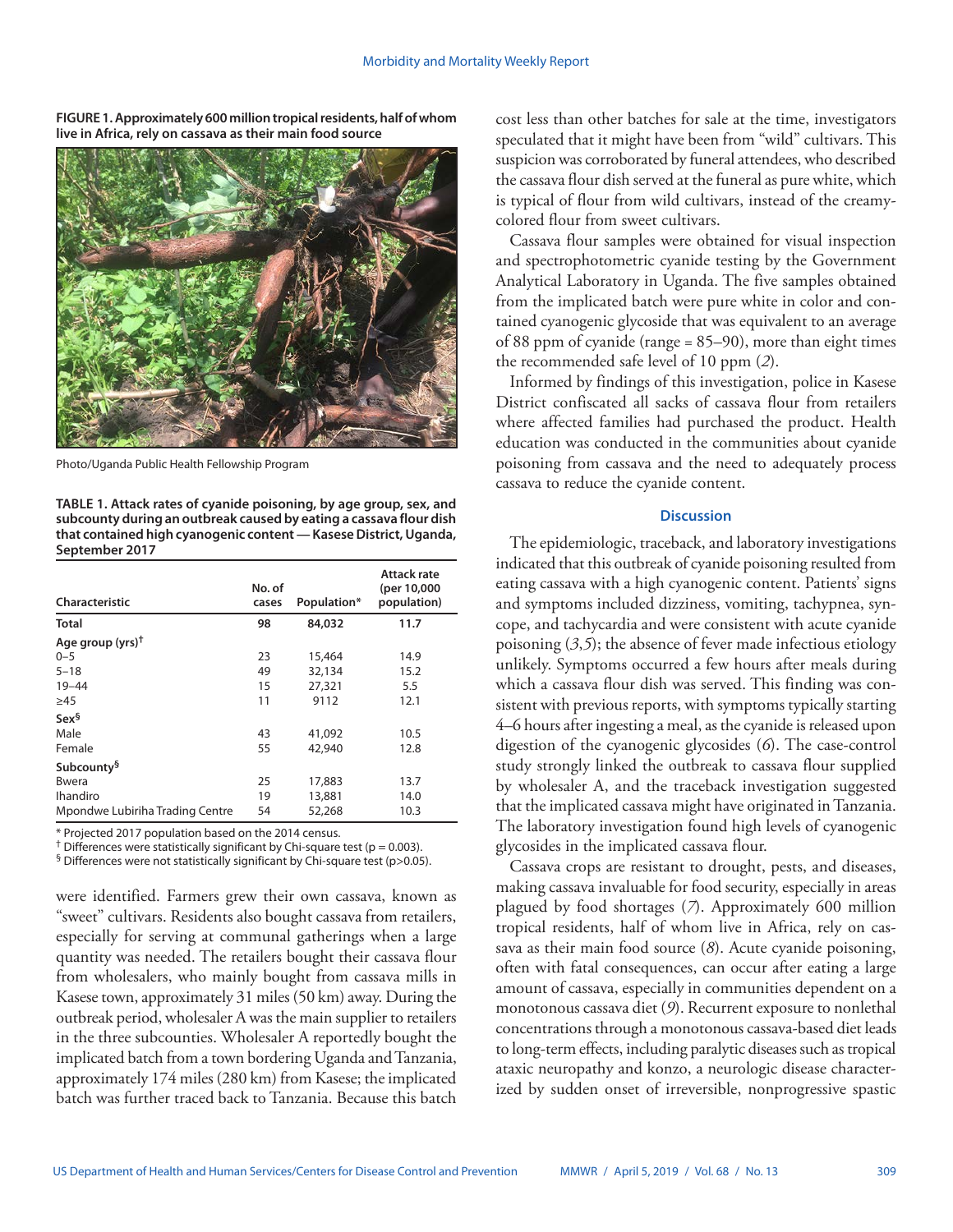

**FIGURE 2. Number of cases of cyanide poisoning from eating a cassava flour dish, by date and 4-hour interval of symptom onset, among funeral attendees and nonattendees — Kasese District, Uganda, September 5–8, 2017**

**TABLE 2. Exposure factors among case-patients and controls during a cyanide poisoning outbreak caused by eating a cassava flour dish that contained high cyanogenic content — Kasese District, Uganda, September 2017**

| <b>Exposure factors</b>                                               | <b>Case-patients</b><br>$(N = 88)$<br>No. (%) | Controls<br>$(N = 176)$<br>No. (%) | OR (95% CI)                                |  |
|-----------------------------------------------------------------------|-----------------------------------------------|------------------------------------|--------------------------------------------|--|
|                                                                       |                                               |                                    |                                            |  |
| Attendance at September 5 funeral                                     |                                               |                                    |                                            |  |
| Yes                                                                   | 21 (23.9)                                     | 3(1.7)                             | 40 (5.4–298*)                              |  |
| No                                                                    | 67 (76.1)                                     | 173 (98.3)                         | Referent                                   |  |
| Source of cassava during outbreak period                              |                                               |                                    |                                            |  |
| Ever purchased cassava<br>from retailers supplied by<br>wholesaler A  | 88 (100.0)                                    | 141 (80.1)                         | Infinity<br>$(5.4 - infinity^*)$           |  |
| Never purchased cassava<br>from retailers supplied by<br>wholesaler A | 0(0)                                          | 35 (19.9)                          | Referent                                   |  |
| Among funeral nonattendees <sup>t,§</sup>                             |                                               |                                    |                                            |  |
| Ever purchased cassava<br>from retailers supplied by<br>wholesaler A  | 67 (100.0)                                    | 137 (79.2)                         | Infinity<br>$(4.3 - infinity^{\parallel})$ |  |
| Never purchased cassava<br>from retailers supplied by<br>wholesaler A | 0(0)                                          | 36(20.8)                           | Referent                                   |  |

**Abbreviations:** CI = confidence interval; OR = odds ratio.

\* Mantel-Haenszel OR and CI.

† 67 case-patients and 173 controls.

§ Association between eating cassava from wholesaler A and illness could not be assessed among attendees at funeral because all funeral attendees ate cassava from wholesaler A.

¶ Fisher's exact OR and CI.

paralysis (*2*). In sub-Saharan Africa, particularly Uganda, Tanzania, and the Democratic Republic of the Congo, thousands of persons might have experienced cyanide poisoning from cassava (*7*,*8*), but the full extent of the problem remains unknown because reliable data are lacking.

#### **Summary**

#### What is already known about this topic?

Cassava, an edible tuberous root often made into flour, contains cyanogenic glycosides, which can result in fatal cyanide poisoning if not properly detoxified by soaking, drying, and scraping before being consumed. Acute cassava-associated cyanide poisoning outbreaks are rarely described.

#### What is added by this report?

In September 2017, an outbreak of suspected cyanide poisoning, involving 98 cases with two deaths, occurred in western Uganda. Epidemiologic and laboratory investigation identified consumption of a cassava flour dish made from wild cultivars of cassava with high cyanogenic content as the cause of the outbreak.

## What are the implications for public health practice?

Education of farmers and consumers about the importance of strict adherence to established methods of degrading cyanogenic glycosides in cassava is essential to prevent cyanide poisoning.

Although wild cassava cultivars have greater yield, higher resistance to pests, and longer storability in the soil than do sweet cultivars, they are bitter, and hence, have a lower market value. In addition, the cyanogenic content of wild cultivars is as high as 2,000 ppm of dry weight (*1*), 200 times the safe level (<10 ppm) recommended by the World Health Organization (*2*). Therefore, wild cultivars are not recommended for human consumption. However, some farmers still plant wild cultivars because of their resilience and high yield (*1*).

Although the cyanogenic content of sweet cassava is substantially less than that of wild cultivars (up to 100 ppm) (*1*), the sweet cassava cultivars still require detoxification before they